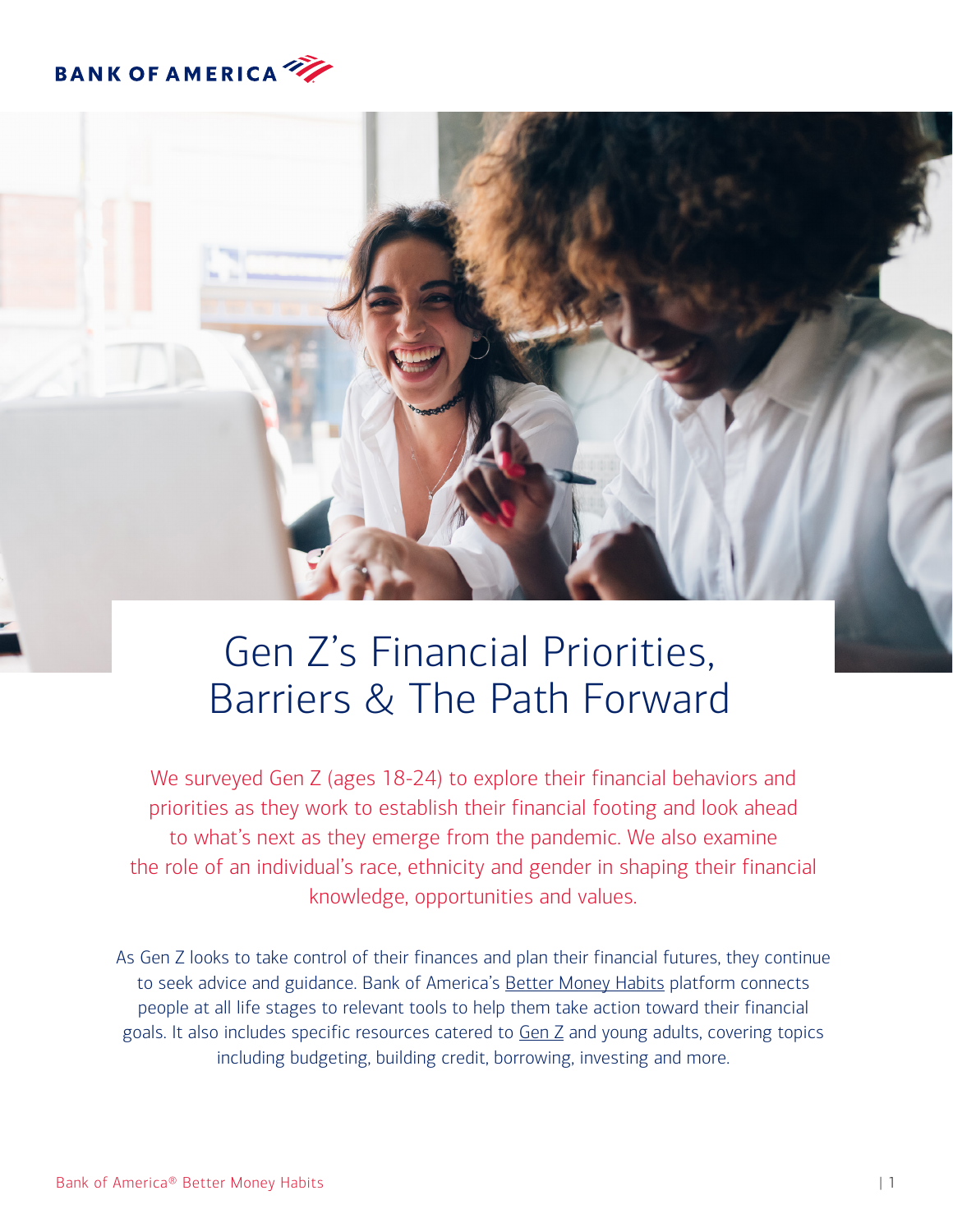## Key Findings Include:

## Gen Z is taking positive steps toward achieving financial goals

- Over the past year, 80% of Gen Zers have taken one or more positive financial actions. Among which, 70% added to savings, 29% mapped out financial goals, 26% contributed to a retirement account and 26% invested in the stock market.
- Despite financial and other pandemic-related challenges, nearly 7-in-10 (68%) are optimistic about their financial future.
- Nearly 70% also say the pandemic has influenced their financial priorities, including a greater focus on saving for future goals (33%) and living a more frugal lifestyle (19%).
- Half describe themselves as fully or mostly financially independent. Among the half still fully (14%) or mostly (36%) dependent on their parents financially, 24% are prioritizing becoming financially independent.

## Confronting gaps in financial education and discussions

#### Gen Z's Top Financial Priorities for the Year Ahead

- Furthering education (41%)
- Advancing career/increasing salary (36%)
- Building credit (27%)
- Learn to invest/investing more (25%)
- Buying a car (24%)
- Building an emergency fund (23%)
- One-third (34%) of Gen Z rate their financial knowledge as low, among whom 40% say they don't even know where to start learning about finances.
- Gen Z feels knowledgeable about basic financial concepts including saving (85%), managing money (82%) and budgeting (77%).
- Knowledge levels start to decrease around credit scores (61%), paying down debt (61%) and applying for/managing credit cards (57%). They decrease significantly when it comes to topics critical to a more secure financial future: saving for retirement (38%), investing (30%) and buying a home (26%).
- Only one-third (33%) of Gen Z learned about finances in school (K-12 and/or college). Three-quarters learned at home or from family, 39% were self-taught, 20% learned from friends and peers and 13% learned from a financial professional.
- Two-in-five say they have never been offered financial education courses at any level of school, and one-in-four (23%) cite lack of financial education/know how as a barrier to achieving financial goals.
- 84% of Gen Z has one or more financial role models primarily their parents (65%), in addition to other family members (15%), friends (10%), teachers (8%) and financial professionals (8%) – far more so than Millennials (69%), Gen X (60%) or Baby Boomers (65%).
- Today, 44% of Gen Z talk openly about money with family, friends and colleagues more so than any other generation, including Millennials (41%), Gen X (30%) and Baby Boomers (27%). A mere 10% consider discussing finances with family and friends taboo, compared to 12% of Millennials, 18% of Gen X and 19% of Baby Boomers.

## Gen Z's financial barriers, stressors and career/economic outlook

- Today, Gen Z views their greatest barriers to financial success as insufficient income to achieve financial goals (46%), lack of job stability (23%) and being unable to save (21%).
- When asked about the most stressful financial aspects of their lives, they cited not being able to afford the life they want (37%), lack of emergency savings (33%), student loan debt (22%), health care costs (17%) and simply making it to their next paycheck (11%).
- Gen Z is most likely (52%) to lack confidence in the job market over the next 12 months, more so than Millennials (49%), Gen X (47%) and Baby Boomers (41%).
- Two-thirds (66%) also aren't confident in the housing market, more than Millennials (55%), Gen X (57%) and Baby Boomers (44%).
- As this group looks at their next few decades in the work force, nearly half (49%) say the pandemic has influenced their career priorities in some way. This includes prioritizing jobs with greater levels of flexibility (20%) or prioritizing jobs with a higher salary over work that they are passionate about (10%).